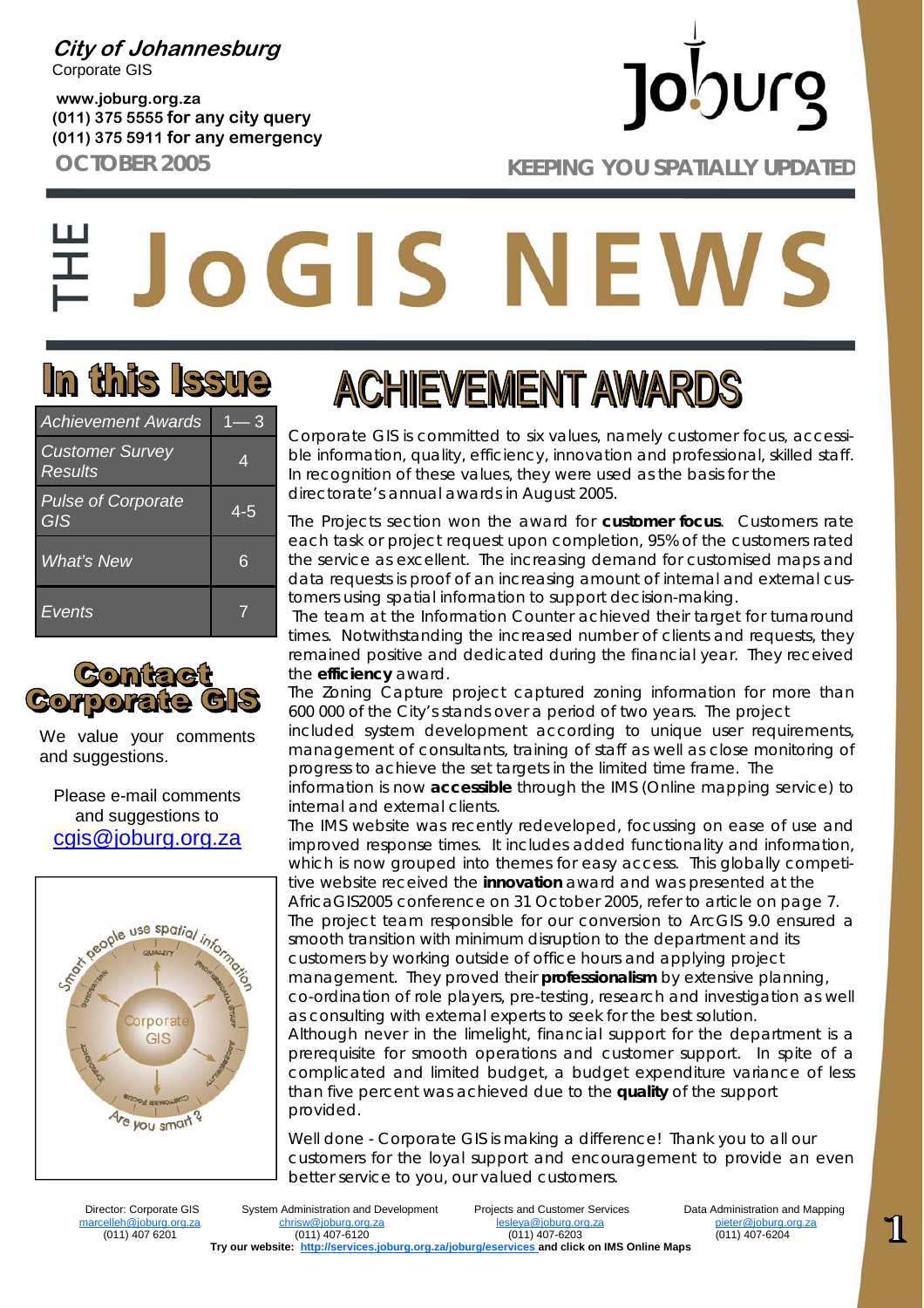# ACHIEVEMENT AWARD

#### **ACCESSIBILTIY – ZONING INFORMATION**

*Role Player: Data Administration and Mapping – Systems Section*

Zoning information has always been very high in demand. Up to July 2005 zoning information was only available at our Information Counter and through the fax service. All requests were processed manually by making copies from the zoning map sheets and amendment scheme documents filed behind the Counter.

Although the decision to capture all zoning information on GIS was already made in 2002, it was expected to take up to 3 years to develop a capturing system and to capture zoning information for approximately 600 000 stands within the City of Johannesburg.

Challenges:

- Interim measures had to be put in place to make zoning information more accessible to the Information Counter and external clients while the capturing process was taking place.
- All the A0 zoning maps were scanned and indexed according to the map sheet numbers. It was made available in an Alchemy Document Management System at the Counter and sold on CD to external clients.
- Bulk of the Amendment Scheme documents were also scanned and made available on Jozinet.
- Between June 2002 and June 2003, the capturing tool was developed on Map Objects. This was a particular difficult and time consuming process of explaining town planning principles to a consultant in Durban mostly via e-mail and the telephone. Errors occurring on site were difficult to replicate at the offices of the consultant and sometimes weeks passed before it was solved.

 By July 2003 the capturing process started. Approximately 12 Town Planning Schemes, each with its own definitions, were applicable and files were often difficult to find. Software errors still occurred but the capturing team was creative enough to find 'work-arounds' to solve some of the problems. The dedicated team worked overtime during the week and weekends to meet the monthly targets. By May 2005 the target of 600 000 was reached and by September 2005 the zoning information went live on the new website making it accessible to internal and external clients of the Department.

 Capturing continues to address the remaining 30 000 properties and the corrections reported by users.

#### **INNOVATION – DEVELOPMENT OF THE NEW IMS WEBSITE**

*Role Player: Systems Administration and Development – Paul De Jesus* 

Due to the increase in demand of zoning data, dxf files, census data and ownership info from the public, UAC's and internal departments, it was decided to create a new website to meet the needs of our clients. At the same time, we aimed to simplify the new website by giving the users various reports e.g. zoning and ownership information without even looking at a map.

Challenges:

- To complete certain tasks which were dependant on other role players. The three major players were IBM, BCX and Corporate GIS.
- Designing the website in a VB .NET programming language which was a new platform from the previous websites, therefore resulting in a long debugging stage.

A lot of overtime was put in to prevent downtime on the current websites. Finally a new website was launched on the 29<sup>th</sup> June 05 and an updated version was launched on the 1<sup>st</sup> August 05 resulting in the old external viewer to be switched off.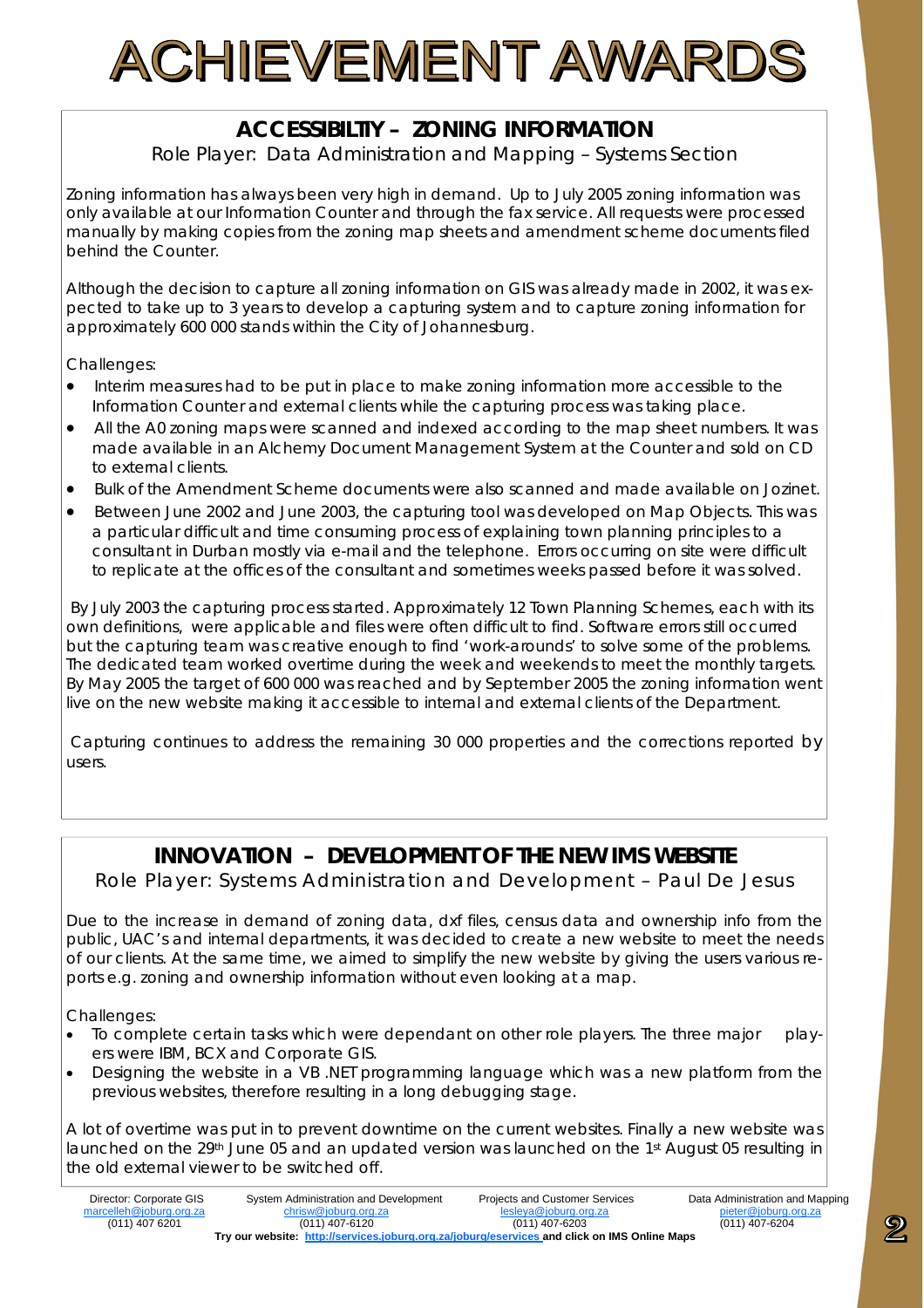# ACHIEVEMENT AWARDS

#### **PROFESSIONALISM – ROLLOUT OF ARCGIS 9**

*Role Player: Systems Administration and Development – Deena Naidoo* 

The project involved upgrading and testing of capture tool, street address, proposed township, dxf export and zoning applications from version 8.3. to 9.0. All computers had to be upgraded prior to 29 April 2005 because GIMS were to upgrade the SQL server on 30 April 2005.

Benefits of the upgrade included additional functionality in Geoprocessing, Geodatabase, Annotation, Labelling, Arccatalog, Arctoolbox and Arcmap.

Challenges:

- Preventing downtime on the GIS systems, to ensure there was no interruption of workflow.
- Sufficient time for testing was ensured, in order to allow developers to complete individual applications by the scheduled dates.

 All applications were tested on a standalone PC and thereafter rolled out across the various sections within the department.

Overall all tasks went off smoothly with the scheduled completion date met. The most important aspect of this project was that there was no downtime and users were thus not affected. Like all projects there were many deviations and milestones which needed to be managed successfully making use of forward planning.

#### **EFFICIENCY – for the period July 2004 to June 2005**

*Role Player: Projects and Customer Services – Public Information Counter* 

Baseline from 2003/2004 was 76.1% turnaround time for projects completed within 20 minutes. Target for 2004/2005 was 78% turnaround time within 20 minutes. The Information Counter reached the target of 78.1% turnaround time within 20 minutes.

Excellent rating: baseline =  $82\%$ , target =  $83\%$ , achieved  $86\%$  excellent ratings.

#### **CUSTOMER FOCUS – for the period July 2004 to June 2005**

*Role Player: Projects and Customer Services – Projects* 

Baseline from 2003/2004 was 96% turnaround time for projects completed within 9, working days. Target for 2004/2005 was 96% turnaround time within 8.93 working days. The Projects reached the target of 100% turnaround time within 8 working days.

Excellent rating: baseline = 91%, target = 92%, achieved 95% excellent ratings.

The Projects and Customer Services teams:

- Demonstrated Batho Pele ("people first") practices –
- Providing good customer service to the public within reasonable time.
- Set out the level and quality of service standards that customers can realistically expect.
- Ensured the levels of courtesy by setting and sticking to standards of behavior for the treatment of customers. Not only have they been polite to customers, but they have given a warm, helpful, friendly service to customers.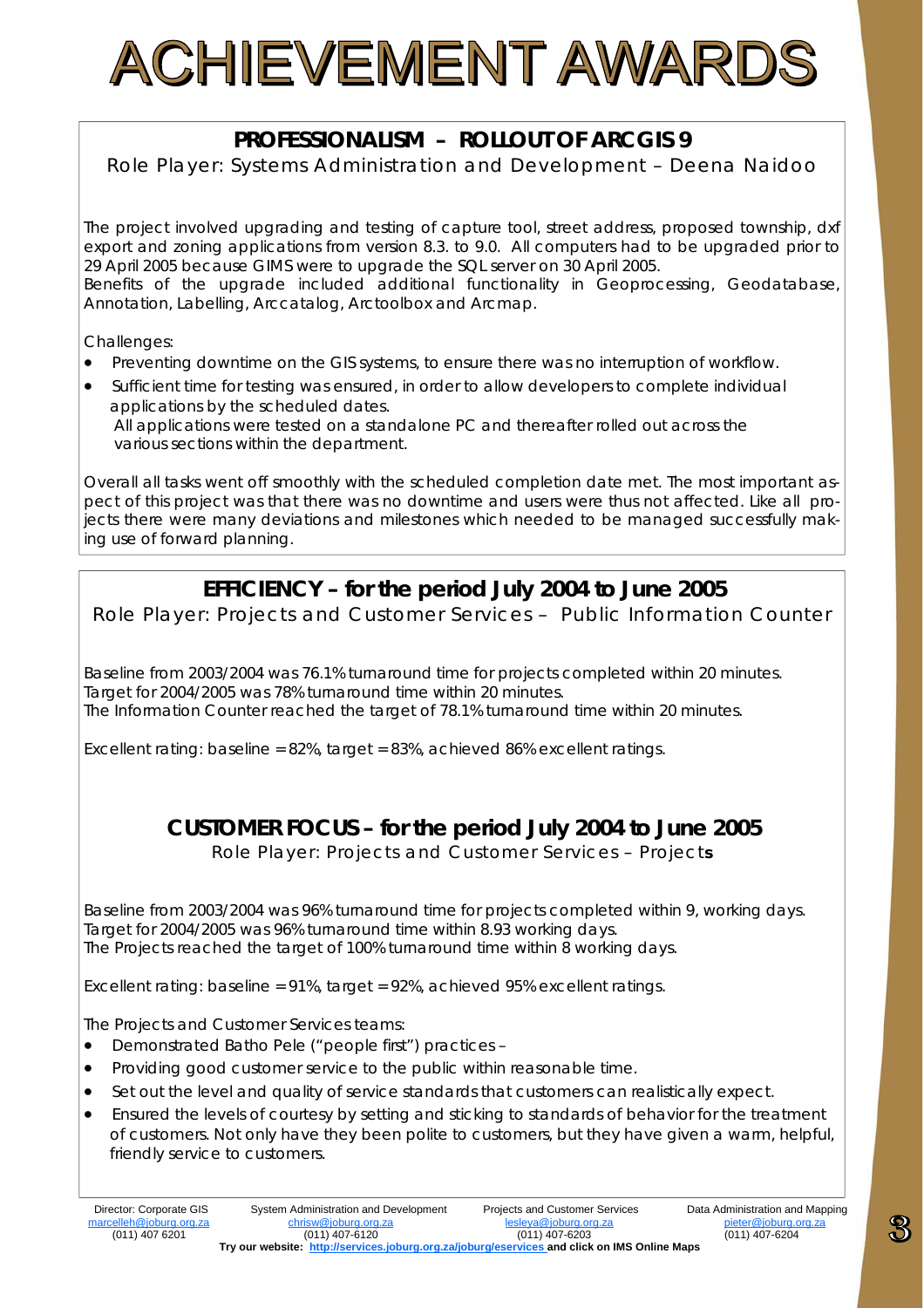## **CUSTOMER SURVEY RESULTS**

Corporate GIS would like to thank all those who took the time to participate in the May 2005 customer survey. The aim of the survey was to measure the current services and to establish possible new directions in services and information requirements. It was also used to measure the overall improvement or decline in service delivery.

#### **GENERAL FINDINGS:**

#### **1. Response:**

The survey was received positively. In total 69 questionnaires were returned, namely 12 from internal departments, 6 from the regions, 44 from external customers and 7 from the UAC's.

#### **2. Preferred mediums of communication in order of preference are:**

Personal 83%, e-mail 83%, telephone 67% and fax 67%.

The questionnaire revealed that internal departments preferred to communicate in person and telephonically, external customers preferred in person, fax and e-mail, the regions preferred telephone, in person and email and the UAC's preferred in person and e-mail.

Contact reception at (011) 407-6190, website helpdesk at (011) 407-6200/6094 or ims@joburg.org.za, GIS projects at (011)407-6095/6134/6130 or cgisprojects@joburg.org.za.

#### **3. Awareness of service and frequency of used:**

The awareness of individual services were as follows: IMS 93%, Counter 93%, Fax service 77% and Projects 83%. Services frequently used were as follows: IMS 70%, Counter 50%, Fax service 40% and Projects 50%.

#### **SERVICE QUALITY, DELIVERY AND EXPERIENCE:-**

The overall quality of service was rated at 84%, the global evaluation of service delivery at 81% and the average service experience at 86%.

The survey has shown an overall improvement within the department, including a considerably increase in the awareness of services. The Corporate GIS team is committed to delivering an efficient, customer focused service to its clients. The turnaround times and service ratings will continue to be monitored for all functions within the department, to ensure operational effectiveness and efficiency and to maximise client satisfaction.

# THE PULSE OF CORPORATE GIS

#### **PROJECTS SECTION**

During the financial year July 2004 to July 2005, a total of 774 clients were dealt with, of which 425 were new clients. A total of 769 task requests (customized maps and electronic data) were within 8 working days, with an average of 64 requests per month.

#### **PUBLIC INFORMATION COUNTER**

Being the only information counter that provides property information in the Metro Centre, a total of 26170 clients were dealt with during the financial year July 2004 to June 2005, with an average of 2181 clients per month. The public will soon be able to obtain basic site information as well as other related information from the People's Centres. This should assist in relieving the pressure experienced at the Metro counter.

 $\mathbf{z}_k$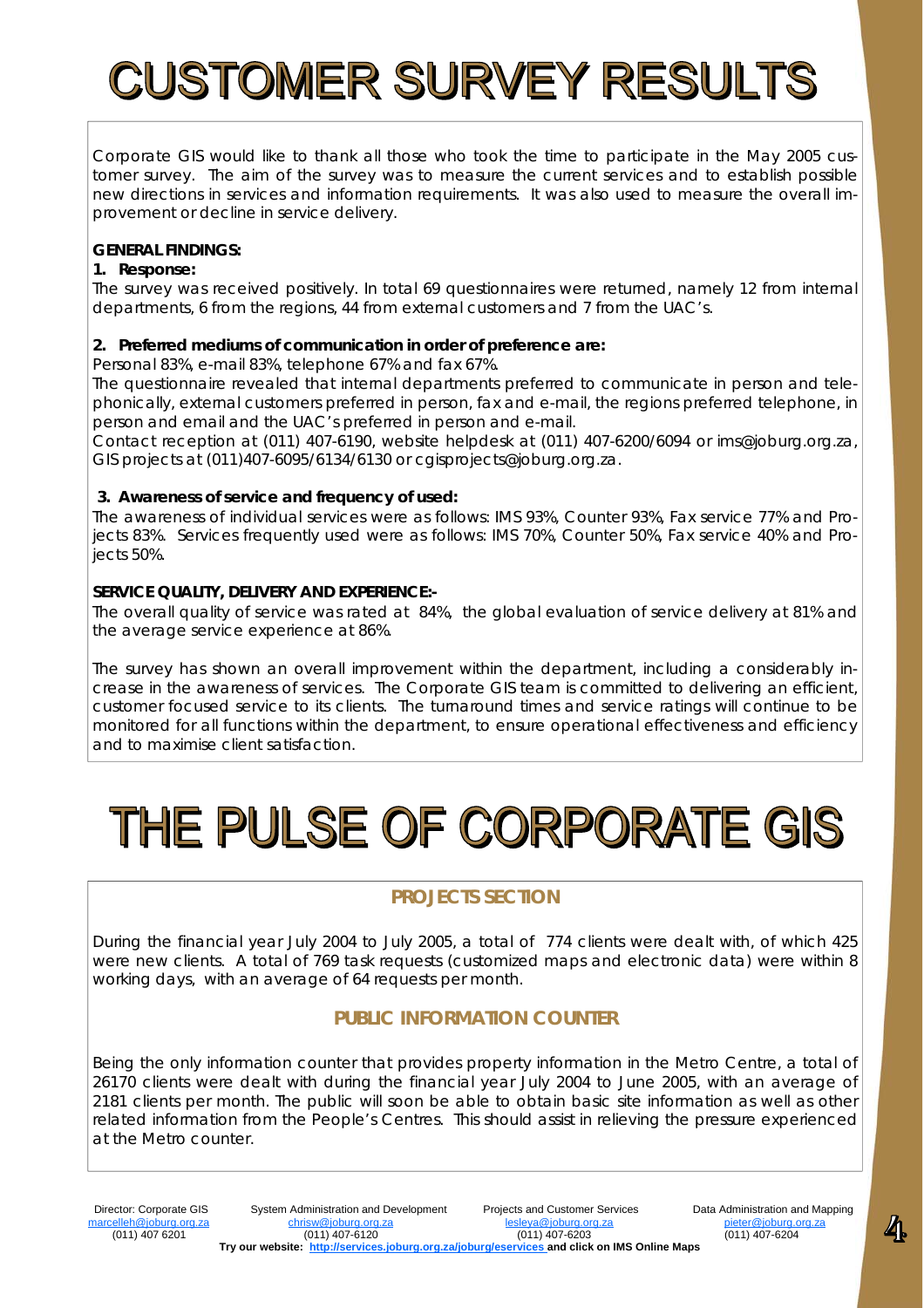### THE PULSE OF CORPORATE GIS **Continued**

| • Points of Interest<br>Basic functionality including:                                                                                                                                                                                                                                                                 |
|------------------------------------------------------------------------------------------------------------------------------------------------------------------------------------------------------------------------------------------------------------------------------------------------------------------------|
| •Zooming<br>·Panning<br>http://eservices.joburg.org.za/joburg/<br>.Reduced Printing facilities<br><b>SUBSCRIPTION ACCESS:</b><br>and click on<br>All information available through free access, PLUS:<br><b>ONLINE MAPS</b><br>.Full resolution Aerial Photography<br>(0.25 metre pixels viewable)<br>•Detailed Zoning |
| •Proposed Townships and images<br>User Type<br>Monthly<br>Number of<br>Annual<br>•5 metre contours<br>Cost<br>Cost<br>concurrent<br>Full functionality, incorporating all available through<br>free access, PLUS:                                                                                                      |
| •Customised mapmaking tools<br>R 1,000<br>Individual<br>R 100<br>Single user<br>•Feature selection                                                                                                                                                                                                                     |
| • Area and distance measuring<br>R 500<br>R 5,000<br>Unlimited<br>Company<br>• DXF/Shapefile downloads (at an additional cost)<br>users<br>. Enhanced printing to A4 or A3 print sizes                                                                                                                                 |

#### **INTERNET MAPPING SITE**

**The internet website** received an average of 41 000 hits per month for the financial year July 2004 to June 2005.

Free training on the IMS Online Maps is offered monthly. Training is held every second Friday of each month, from 10:00am to 11:30am at the Metro Centre in Braamfontein, 8<sup>th</sup> Floor, A-Block, Indaba Room. For more information, or to book for the next training session, please contact us at (011) 407-6190 or send an email to ims@joburg.org.za.

#### **FAX SERVICE**

The Fax Information Service has approximately 469 clients and the client base is still increasing monthly.

#### **STREET ADDRESSES**

Approximately 56 866 addresses were captured including Ivory Park. Outstanding areas still to be captured include Orange Farm (80 000) and Soweto (120 000).

#### **STAND DATA CAPTURED**

The total stands captured to date is 59523 and the total townships captured to date is 400. Proposed townships captured to date is 180.

5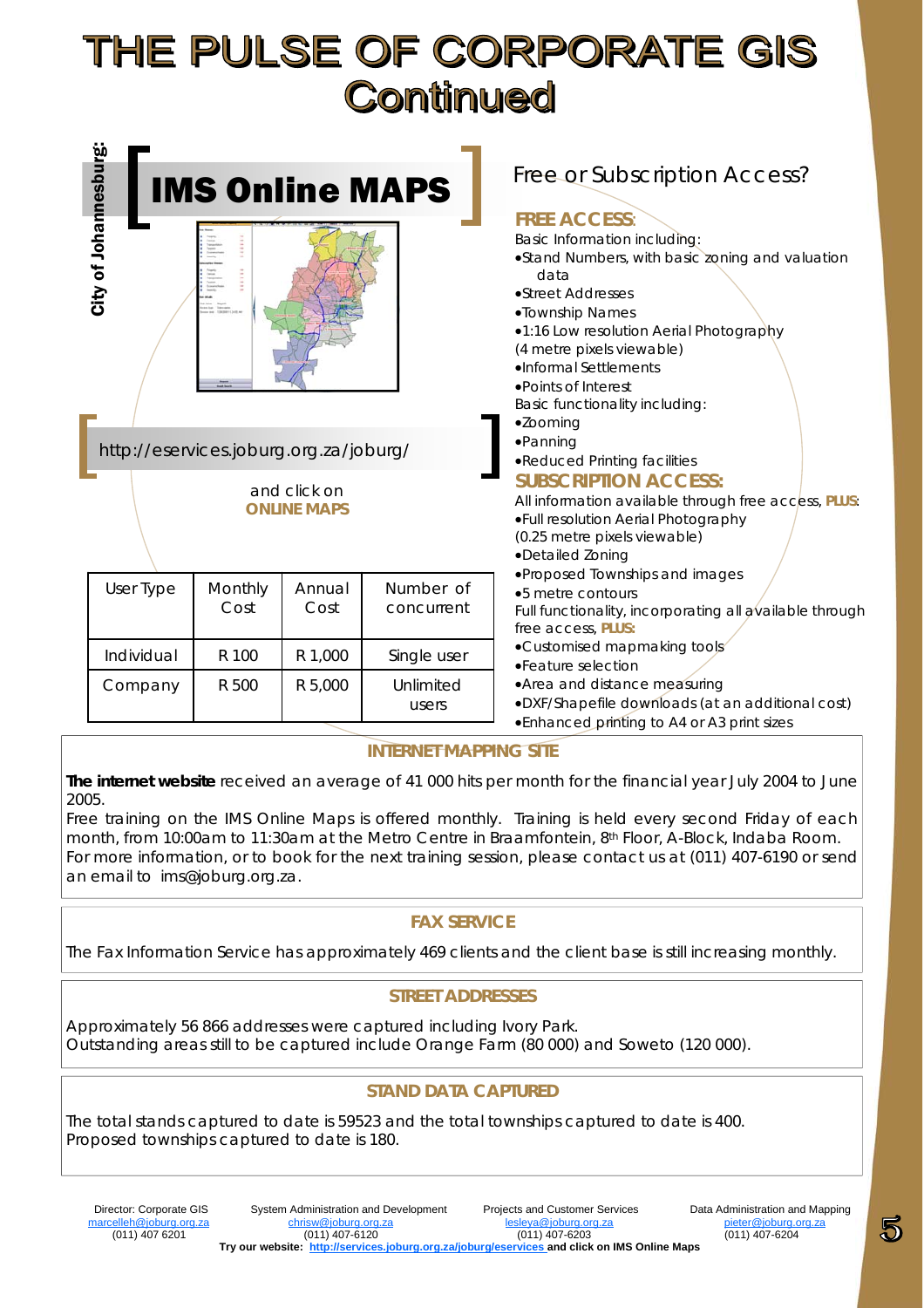### WHATS NEW

Corporate GIS is continually striving to address the needs of our clients. A number of products have been developed to improve service and easy access to spatial data.

**MAPBOOKS ON CD** per region at a scale of 1:5000 are available:

- Acrobat Reader format—pdf files
- Color A3 sheet size when printed
- Cadastral data such as stand boundaries, township boundaries, farm and agricultural boundaries and street names
- Index Cover sheet
- Cost of R350.00 per CD

These CD's have become extremely popular among the estate agents or anyone who needs a compact map.

#### **POPULATION ATLAS ON CD:**

A set of Population Atlas maps and statistics of the regional 1996 & 2001 census data for the City of Johannesburg (Regions 1-11) Depicts demographic and socio-eco trends.

- Acrobat Reader format—pdf files
- Cost of R20.00 per CD

#### **INTERACTIVE MAPS ON CD:**

An interactive map of cadastral data within each region, giving a feel of a GIS environment with basic functionality including search, query and print facilities.

- Arc Publisher format
- Cadastral data such as stand boundaries, township boundaries, farm and agricultural boundaries and street names Cost of R1000.00 per CD per region

#### **Other products and data available in electronic or paper format:**

Informal Settlements, Ward boundaries, Regional boundaries, Proposed townships and a number of standard maps to mention a few.

For more information on the available products and services contact: Lesleya@joburg.org.za





 Director: Corporate GIS System Administration and Development Projects and Customer Services Data Administration and Mapping marcelleh@joburg.org.za chrisw@joburg.org.za lesleya@joburg.org.za pieter@joburg.org.za (011) 407 6201 (011) 407-6120 (011) 407-6203 (011) 407-6204 **Try our website: http://services.joburg.org.za/joburg/eservices and click on IMS Online Maps** 

6